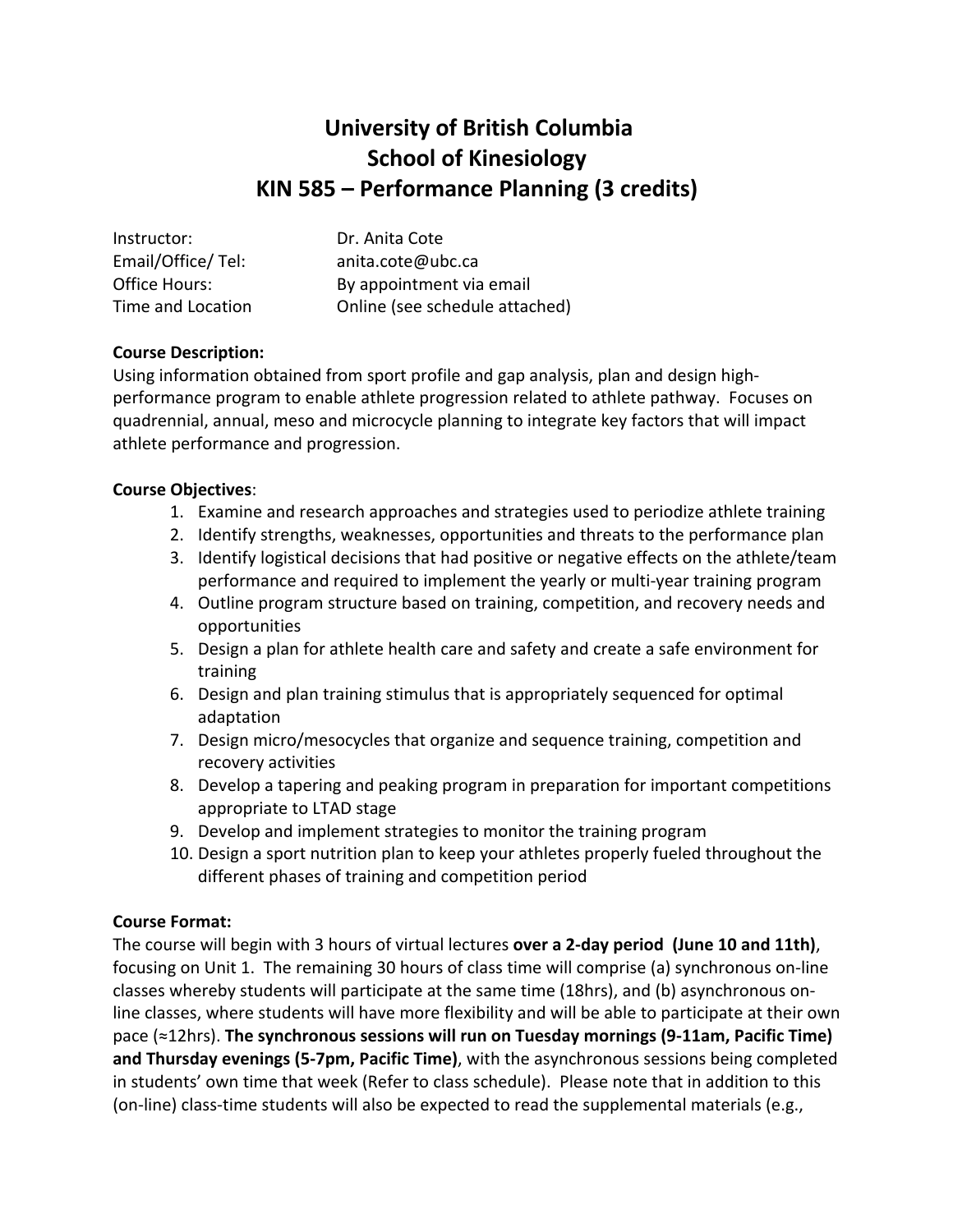readings, on-line resources) that complement those classes. The course will challenge students with respect to their knowledge on 'theory', 'research', and 'application', and as such it is strongly suggested that students read/view the relevant materials prior to each class.

### **Course Text and Readings:**

No textbook required. The course will be based on materials, scientific research papers, review articles, and guest speakers. Selected readings are listed below and can be found on LOCR on Canvas.

# **Course Evaluation:**

| Assignments                                       | Percent (%) |
|---------------------------------------------------|-------------|
| <b>SWOT Analysis</b>                              | 20          |
| Health and Safety Audit Assignment                | 20          |
| <b>Integrated Training Plan</b>                   | 40          |
| Online Quizzes (units 1-3)                        | 5           |
| Risk management and doping control certifications | 5           |
| Participation                                     | 10          |

*\*Note: Late assignments will receive a 10% deduction per day for a maximum of three days. After three days, late work will not be accepted and will receive a grade of zero. Medical issues and emergencies are the only acceptable causes for late work. Please communicate early with the Instructor if you foresee submitting an assignment late.*

# **Evaluation Tools:**

Rubrics for the SWOT assignment, the health and safety audit, the written integrated plan and the presentation will be posted on Canvas.

# **Grade Scheme:**

Grades will be assigned based on the following grading scheme. In all cases marks will be rounded to the nearest percent.

| Percentage | Letter Grade |
|------------|--------------|
| $90 - 100$ | A+           |
| 85-89      | А            |
| 80-84      | А-           |
| 76-79      | B+           |
| 72-75      | B            |
| 68-71      | B-           |
| 64-67      | C+           |
| 60-63      | C            |
| 55-59      | $C-$         |
| 50-54      | D            |
| $0 - 49$   | F (Fail)     |
|            |              |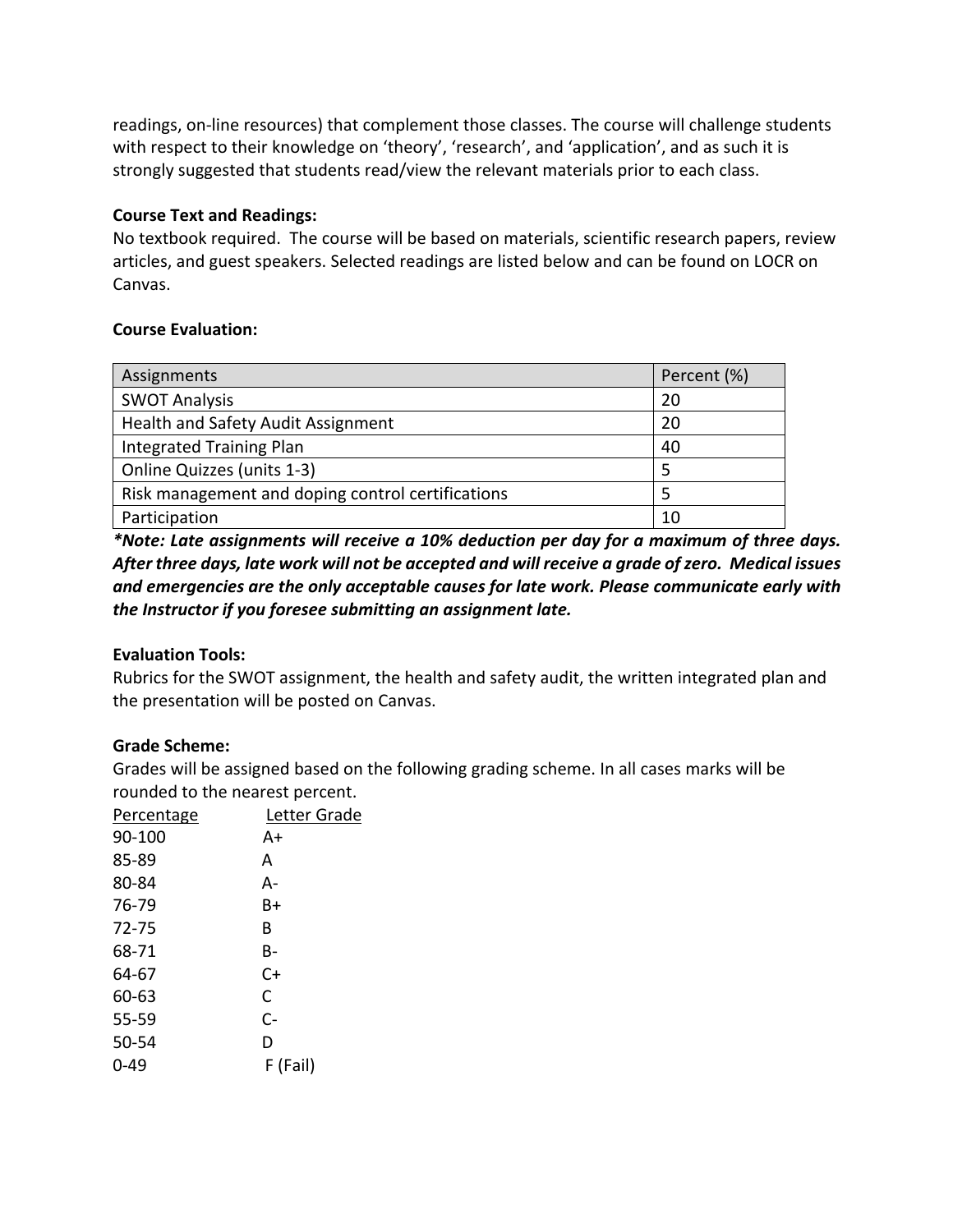## **Course Participation:**

Students will receive marks for course participation. Specifically, students will receive credit for participating in the synchronous classes by asking and responding to questions. While we recognize that students might miss the occasional synchronous class due to work conflict or unforeseen circumstances (and in which case all synchronous classes will be recorded and posted on 'Canvas'), we also expect students to attend/participate in the majority of classes. Students will receive 1% for every synchronous class that they contribute towards, up to a maximum of 10% (note that there are 12 synchronous classes). Credit will be given for leadership, critical contribution, interpersonal skills, support activities, punctual attendance, ontime completion of class activities, positive attitude and effort according to the following schedule.

| 10 | Outstanding | Continual encouraging and supportive of<br>others, outstanding leadership, critical<br>contribution and interpersonal skills.<br>Volunteers, facilitates the learning of<br>others. Excellent attitude and effort. 100<br>% punctual attendance |
|----|-------------|-------------------------------------------------------------------------------------------------------------------------------------------------------------------------------------------------------------------------------------------------|
| 8  | Very good   | Demonstrates leadership and active<br>support with colleagues. Very high level<br>of critical contribution. Near 100 %<br>punctual attendance. Positive attitude<br>and very high level of effort throughout<br>course.                         |
| 6  | Adequate    | Works well with others, willing to<br>contribute towards class discussion. Only<br>2-3 sessions non-punctual /non-<br>attendance. Satisfactory effort and<br>attitude.                                                                          |
| 4  | Minimal     | Little contribution and support given<br>during class processes. More than 2-3<br>sessions of non-punctual/non-<br>attendance. Motivation and initiative<br>low. Minimal level of effort.                                                       |
| 2  | Poor        | Zero contribution and support given<br>during class processes. Poor punctual<br>and attendance Attitude, participation,<br>and effort do not meet acceptable<br>standard.                                                                       |

# **Academic Dishonesty and Plagiarism**

It is your responsibility to become familiar with the University of British Columbia's Academic Honesty and Plagiarism Policies, as well as the Student Declaration and the consequences of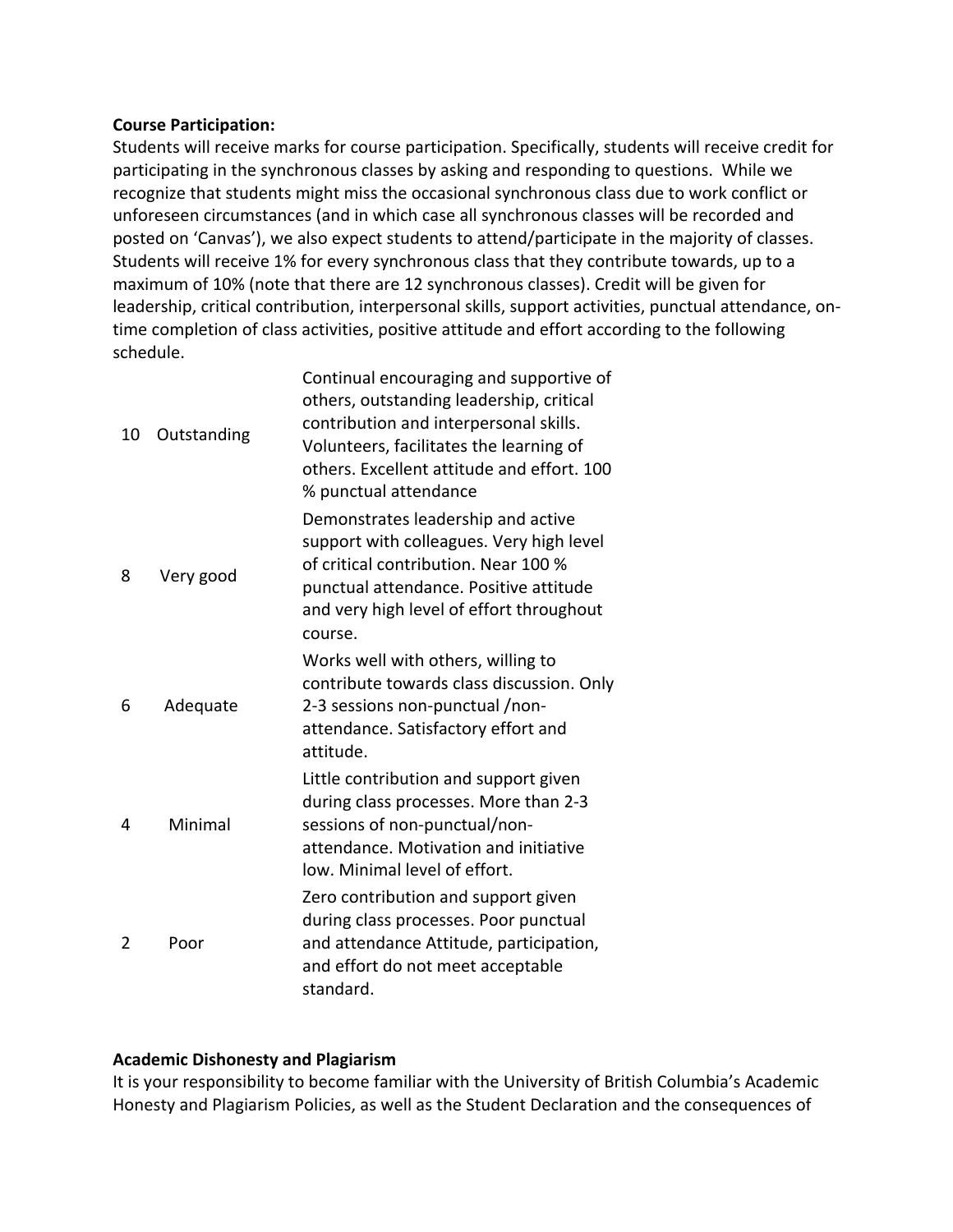violating these policies. Plagiarism, cheating or any other form of academic dishonesty will not be tolerated. Violations will be taken seriously and will be dealt with according to the University policy regarding academic dishonesty

(See Academic Calendar, http://www.students.ubc.ca/calendar/Links to an external site.). Any transgression could result in failure of the course.

### **Course Review**

The School of Kinesiology is continually trying to improve our teaching, and student opinion is an important factor, which influences this. At the end of the course every student should fill in a questionnaire (SCETs). This involves a set of predetermined questions to grade all aspects of the course, as well as the opportunity to add any written comments. Make sure you complete this questionnaire. Your opinion is valuable to us.

## **Remarks**

Education is a multidisciplinary field that brings together faculty, students and others from diverse academic and personal backgrounds. UBC's Faculty of Education is committed to creating a respectful workplace and learning environment that supports inclusion based on the principles of equity, diversity and social justice in order to create an environment that supports its community members' full participation. The Faculty of Education is committed to providing accessible, usable, and welcoming spaces for faculty, staff, students, and visitors who have disabilities, are members of racialized communities, Indigenous, transgender, two-spirit and gender-diverse people, regardless of their age, sexual orientation, social status, religion, ethnolinguistic, nationality and/or citizenship status.

Faculty of Education courses take place in learning environments that are inclusive of gender identity, gender expression, sex, race, ethnicity, class, sexual orientation, ability, age, etc. Learners and educators expect to be treated respectfully at all times and in all interactions. Non-sexist, non-racist, non-homophobic, non-transphobic and non-heterosexist language is expected in Faculty of Education classes, course content, discussions and assignments.

| Date                  | <b>Topics</b>                              | <b>Delivery</b>     | <b>Notes</b>              |
|-----------------------|--------------------------------------------|---------------------|---------------------------|
|                       | Introduction to the course                 |                     |                           |
| June 10               | Unit 1: Theoretical approaches to          | <b>LIVE</b>         |                           |
|                       | planning                                   | Webinar             |                           |
|                       |                                            |                     |                           |
| June 11               | Unit 1: Theoretical approaches to          | <b>LIVE</b>         |                           |
|                       | planning                                   | Webinar             |                           |
| <b>June 21-</b><br>28 | Unit 1: Quiz                               | Asynchronous        | *link in Unit 1<br>module |
| July 7                | Unit 2: Assessing athlete health<br>status | LIVE 9am<br>Webinar |                           |

#### **Cohort 2020 Tentative Schedule:**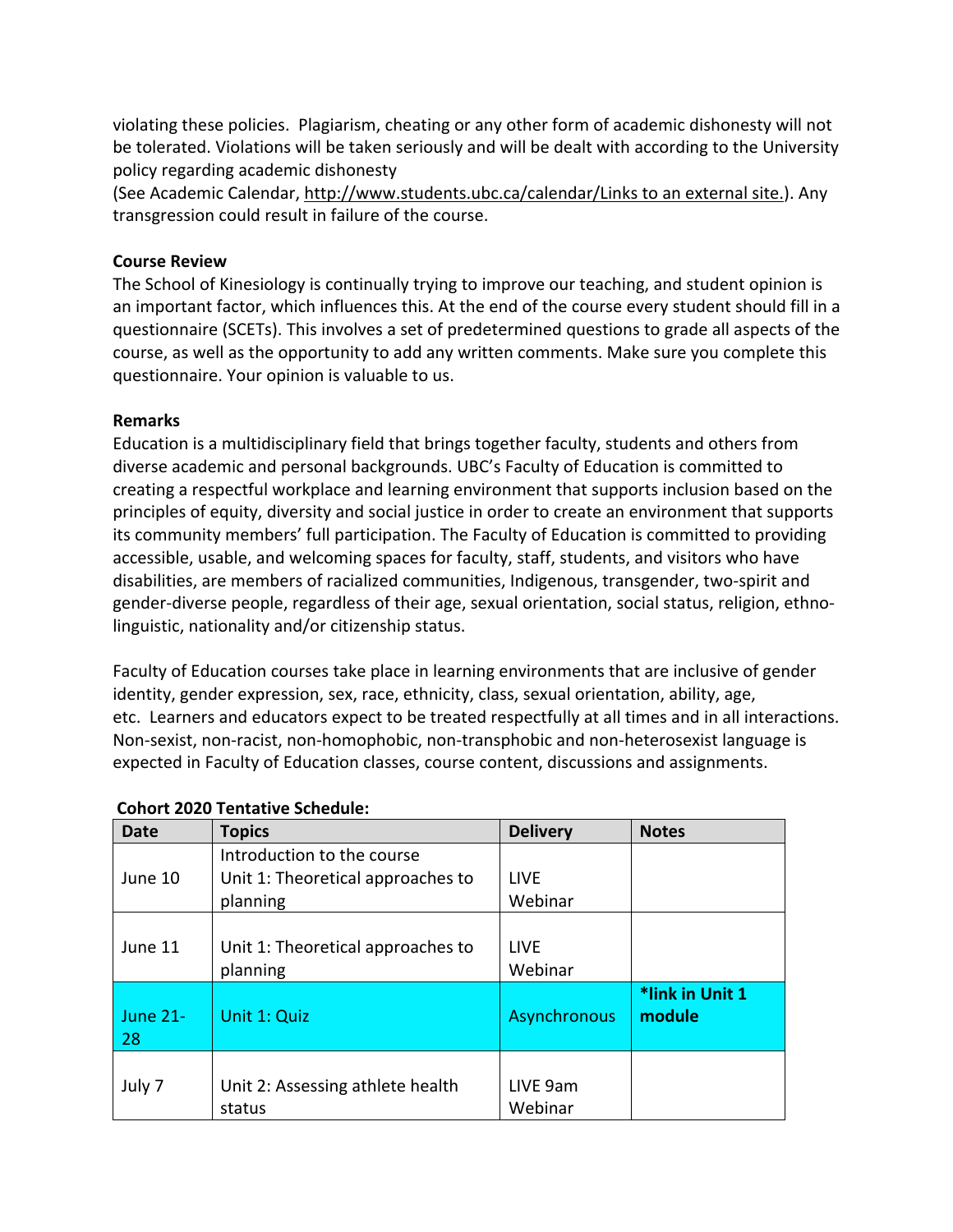| July 9         | Unit 2: Assessing athlete health<br>status                             | LIVE 5pm<br>Webinar        |                                           |
|----------------|------------------------------------------------------------------------|----------------------------|-------------------------------------------|
| July 14        | Unit 3: Testing the physiological<br>basis of the plan                 | LIVE 9am<br>Webinar        |                                           |
| July 16        | Testing the physiological basis of<br>the plan: *Student presentations | <b>LIVE 5pm</b><br>Webinar | Student report on<br>current plan         |
| July 21        | Testing the physiological basis of<br>the plan: *Student presentations | LIVE 9am<br>Webinar        | <b>Students report</b><br>on current plan |
|                |                                                                        |                            |                                           |
| Nov. 10        | Unit 4: SWOT analysis of training<br>plan                              | LIVE 9am<br>Webinar        |                                           |
| <b>Nov. 12</b> | Unit 5: Planning for health safety<br>(risk management)                | LIVE 5pm<br>Webinar        | Health & Safety<br>Audit                  |
| Nov. 17        | Unit 6: Doping control                                                 | LIVE 9am<br>Webinar        | WADA true sport<br>elite online eval.     |
| <b>Nov. 19</b> | Unit 7: Logistics and sport structure                                  | LIVE 5pm<br>Webinar        |                                           |
| <b>Nov. 24</b> | Assignment Information and<br>Expectations                             | LIVE 9am<br>Webinar        |                                           |
| <b>Nov. 26</b> | Unit 8: Horizontal Integration -<br>quadrennial and annual training    | LIVE 5pm<br>Webinar        |                                           |
| Dec. 1         | Unit 8: Horizontal Integration -<br>quadrennial and annual training    | LIVE 9am<br>Webinar        |                                           |
|                |                                                                        |                            |                                           |
| Dec. 11        | <b>Assignment - SWOT Analysis</b>                                      |                            | <b>Submit to</b>                          |
|                | Assignment - Risk Management &                                         |                            | specific dropbox                          |
| Dec. 18        | <b>Doping Control Certifications</b>                                   |                            | in Assignments                            |
| Jan. 8         | Assignment - Health & Safety Audit                                     |                            |                                           |
|                |                                                                        |                            |                                           |
| Feb. 16        |                                                                        | LIVE 9am                   |                                           |